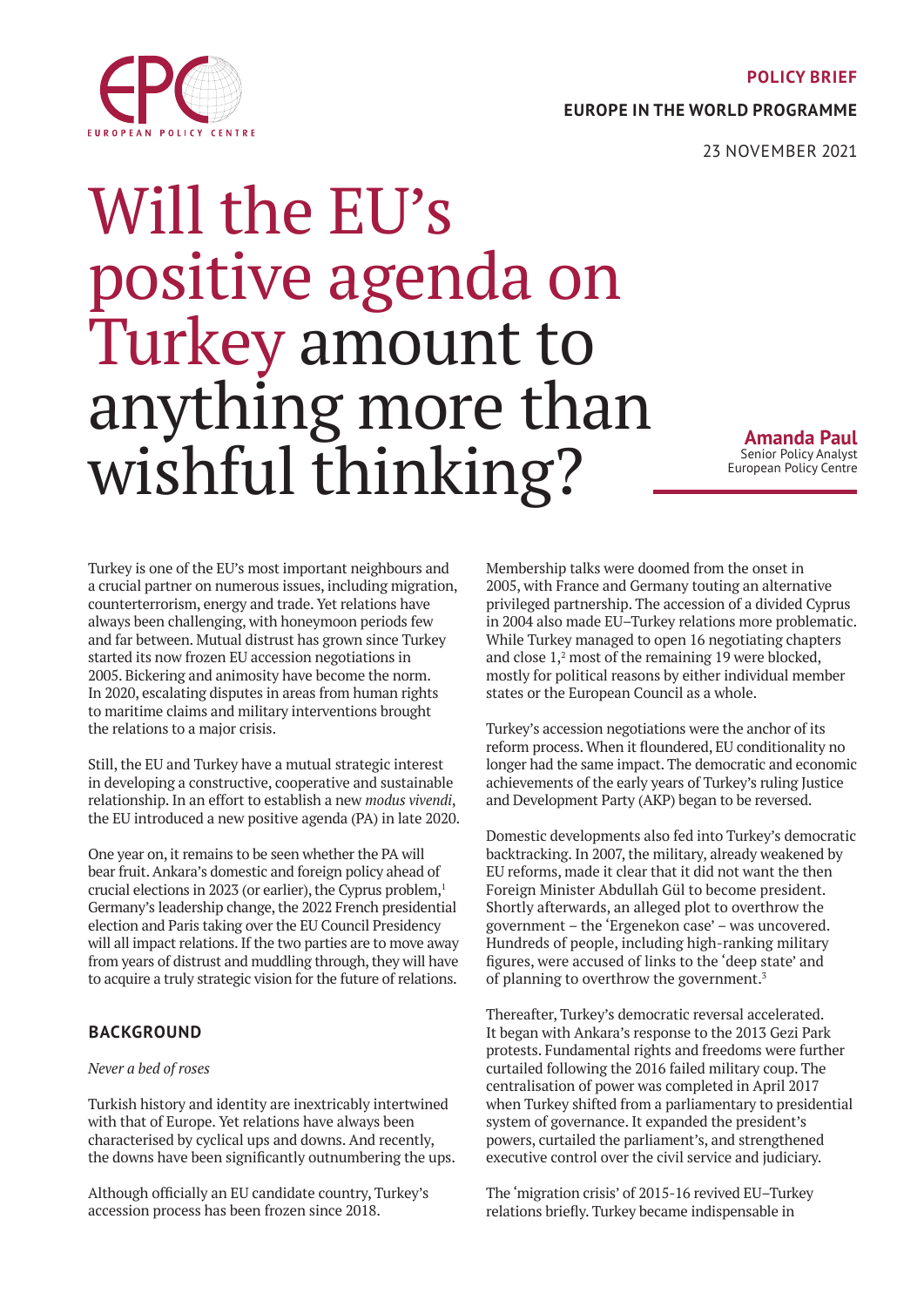preventing millions of refugees, mostly Syrian, from entering the EU with the signing of the EU–Turkey statement.4 The deal also included vaguely worded commitments to upgrade the Customs Union (CU), liberalise visas for Turkish citizens and re-energise the accession negotiations, although this never happened. The deal also changed how the EU and Turkey do business: short-term issues based on transactional cooperation replaced a more long-term strategic partnership.

### *The changing face of Turkish foreign policy*

As Turkey drifted away from the EU (and, in parallel, the US), Ankara's foreign policy has become increasingly autonomous, militarised and assertive. Driven by a mix of security concerns, regional hegemon ambitions, ideology and domestic politics, its foreign policy is underpinned by a belief that the global balance of power is shifting away from the West. The idea of a new multipolar world – with a weaker US and rising China – is shaping Turkish policymakers' strategic calculus.

Foreign policy has also become an important tool to help secure Turkish President Erdoğan's political survival amid plunging support and deteriorating economic conditions.5 Soft power and diplomacy remain an important foreign policy tool. Turkey consistently ranks among the world's most generous foreign aid donors.6 Its use of hard power has also skyrocketed. This includes military interventions in Syria, northern Iraq and Libya. Expanding Turkey's defence industry, a cornerstone of Ankara's foreign policy, has also been prioritised. Turkish Bayraktar TB2 drones in particular have gained popularity following their prominent role in Azerbaijan's victory over Armenia in the 2020 Karabakh War.

Turkey's competitive-slash-cooperative partnership with Russia is also a concern for its Western allies. In 2017, Ankara purchased a Russian S-400 missile-defence system despite objections from its NATO colleagues. It led to the US removing Turkey from the F-35 Joint Strike Fighter programme. Ankara also cooperates with the Kremlin on several infrastructure projects. In the absence of Western engagement, particularly Washington's retrenchment from the Middle East, the two carved out respective spheres of influence in Libya and Syria, despite being on opposing sides of the conflicts.

#### *2020,* annus horribilis

In 2020, tensions between the EU and Turkey skyrocketed over a plethora of issues. Topping the list was Ankara's exploratory drilling activities in the Cypriot and Greek Exclusive Economic Zones in the Eastern Mediterranean. With Greek and Turkish vessels colliding, a military skirmish looked possible.

France's decision to increase its military presence in the region to support Greece also led to a war of words between Presidents Macron and Erdoğan. Furthermore, the two locked horns over interpretations of Islam, with Paris recalling its ambassador from Ankara. Turkey and France have also clashed over Libya. More recently, a new Franco–Greek defence deal was described by Ankara as

a threat to regional peace and stability and an effort to isolate and alienate Turkey.<sup>7</sup> Unfortunately, a new cycle of militarisation of the Aegean area has started, with both countries buying weapons – for the air and sea – on a scale not seen for decades.<sup>8</sup>

The EU unanimously condemns Turkey's exploration activities and violation of Cypriot and Greek territorial integrity. In February 2020, the Union imposed (largely symbolic) sanctions. Faced with a defiant Ankara, the EU27 were divided over what to do next. One faction that includes Greece, Cyprus, France and Austria demanded tougher sanctions. A second group led by Germany wanted a more cautious response – and were successful. Throughout the decades, Germany has recognised Turkey as an important strategic partner that should not be isolated. Chancellor Merkel played a crucial role in preventing a total rupture in EU–Turkey relations by initiating a Greco–Turkish dialogue and convincing EU leaders to adopt a new PA with Turkey to solve the crisis.

The PA envisages renewed engagement with Turkey in "a phased, proportionate and reversible manner" in areas of common interest, including the modernisation of the CU, visa liberalisation, people-to-people contacts and migration.<sup>9</sup> However, it is conditional on Turkey de-escalating tensions in the Eastern Mediterranean, normalising neighbourly relations and showing a readiness to resolve differences through dialogue.

# **STATE OF PLAY**

#### *Can words become deeds…*

Ankara embraced this opportunity to improve ties with the EU. Turkey's economy is in dire straits: inflation reached 49% in September.10 In October, the Turkish lira hit record lows against the US dollar after Erdoğan fired senior central bank officials, heightening concerns over his interference in the bank's activities. COVID-19 has also exacerbated the economic situation. This makes economic ties with the EU more vital. The CU's modernisation is significant. Adding services, the right of establishment, public procurement and agriculture to the CU would be a major coup.

In early 2021, Turkey stopped its energy exploration activities. Turkey and Greece resumed talks from 2016 on settling bilateral disputes. Turkey also adopted a less confrontational tone towards many of its Middle Eastern neighbours, including the United Arab Emirates, Israel and Egypt. Erdoğan's narrative changed almost overnight: he suddenly wanted better relations with the EU. A prolonged crisis spiralling towards further sanctions or European investors pulling the plug would have serious implications for Ankara, particularly when its ties with the US are also sour.

Additionally, Erdoğan and Macron exchanged letters agreeing to ease tensions, while at home, the former signalled that he would take steps to improve Turkey's human rights situation. Several high-level meetings between EU and Turkish officials high-level dialogues, on issues like migration, energy and climate change,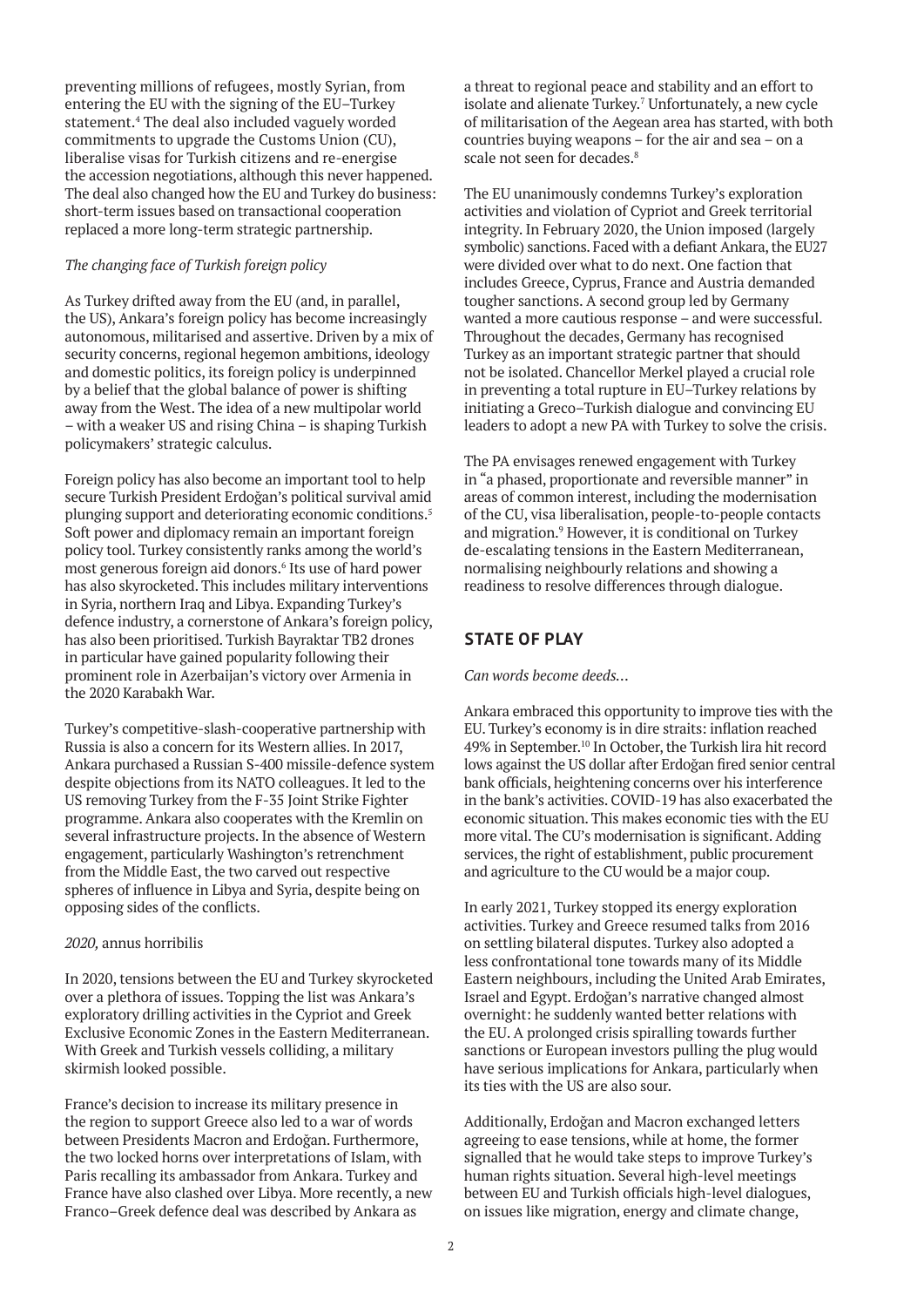have taken place. Most recently, in light of the growing migration crisis on the Belarus–Poland border, Turkish Airlines agreed to suspend one-way ticket sales to Minsk for citizens of countries primarily involved in migrant flows (i.e. Iraq, Syria, Yemen).

The March 2021 European Council Conclusions invited the European Commission to start talks with Turkey to address the current difficulties in implementing the CU and work on a mandate for its modernisation. In June, EU leaders agreed in principle on a new, €3.5 billion financial package for Turkey for hosting refugees and taking back migrants from Greece.<sup>11</sup> Hopes that EU leaders would signal that the negotiations to modernise the CU could start at the June European Council summit were dashed. Instead, the ball was kicked down the road.

Cyprus is a hurdle to real progress on the PA. At a UNbacked meeting in April 2021, the leaders of the Greek and Turkish Cypriot communities found insufficient common ground to resume negotiations for a bi-zonal, bi-communal solution. Turkey – a guarantor state alongside the UK and Greece – is calling for a two-state solution. This is unacceptable for Greek Cypriots and rejected by the UN.

Ankara's approach comes after five decades of failed talks for a bi-zonal, bi-communal solution. Although Turkey has not always been constructive, the Greek Cypriots are also to blame, particularly after joining the EU. In the run-up to the 2017 Crans-Montana talks, and in 2004 when the then President Papadopoulos called on his constituents to vote no to the UN-backed Annan Plan for reunification, the Greek Cypriots made little effort to sell a solution to the population or move away from maximalist goals. The Cyprus situation has been further exacerbated by the reopening of Varosha by Turkey and its ally, Ersin Taner, the Turkish Cypriot community leader, thereby breaching several UN resolutions.<sup>12</sup> The issue is due to be discussed at the General Affairs Council on 14 December.

## *…or will they remain empty?*

There are other concerns, too. Erdoğan's promises of improving fundamental rights and freedoms remain unfulfilled. The European Commission's October 2021 report on Turkey underlines that there has been further democratic backtracking.13 In October, calls by 10 Western ambassadors (including France and Germany) for the release of philanthropist Osman Kavala led to Erdoğan threatening to expel them.

Furthermore, despite the talks with Athens, Turkey has not yet given up its maritime claims. Although Ankara is not a signatory of the UN Convention on the Law of the Sea, a compromise on maritime boundaries, where both sides concede some of their claims, is possible. But compromising on any of these prickly issues is not straightforward for either party. For Turkey, it would risk upsetting its nationalist supporters and coalition ally, the Nationalist Movement Party. If a solution is not found soon, there is a risk of renewed escalation, with new gas exploration in the Eastern Mediterranean scheduled to restart shortly.

## **PROSPECTS**

Turkey clearly must meet its commitments, including halting its development of Varosha. However, the EU should also be pragmatic about its short-term expectations. And the EU, too, must meet its share of commitments. The lack of a common EU policy or strategic vision on Turkey and of political will from some EU governments to take the necessary steps to improve ties risk hindering any real progress. Waiting for a change of power in Ankara is not a strategy. While elections could bring a new government that changes the dynamic in EU–Turkey ties, Erdoğan's ability to return from the brink should never be underestimated.

Germany's recent change of leadership will also impact EU–Turkey relations. The new chancellor's and coalition government's views on Turkey will be crucial. Merkel was a strong advocate of the PA. Whether her successor will also be convinced that the EU–Turkey link is too strategic to break remains to be seen.

Meanwhile, the 2022 French presidential election, coinciding with Paris taking over the EU's Council Presidency, will not be conducive to progress. In fact, it could reheat tensions between Paris and Ankara. Turkey is repeatedly used as campaign fodder in France. More broadly, ties between the two parties are likely to remain conflictual and risk perpetually spilling over into the broader EU–Turkey relations. France increasingly views Turkey as a geopolitical rival that is expanding its regional influence, especially in the Mediterranean and Africa, challenging France's sphere of power.

While Turkish membership of the EU seems highly unlikely, neither Ankara nor the Union is ready to call it quits. Popular Turkish support for EU membership remains high.14 Nonetheless, with no functioning accession process, EU–Turkey relations need a new framework that reduces the chances of further rupture and creates a new dynamic. Implementing the PA should be the starting point of this framework. In which case, the EU should consider the following four recommendations:

**Green-light the talks to update the CU.** Given how keen Turkey is for a modernised CU, this would increase the EU's leverage over Ankara and incentivise positive steps. It would also start a new form of structured and rules-based engagement. However, it should not be seen as a gift; Turkey must also reform many areas. The closing of negotiations should be made conditional on Ankara meeting a predetermined set of criteria, including improving human rights and the rule of law.

The EU can help Ankara adjust to the European Green Deal. Turkey lags way behind Europe in terms of transitioning to a carbon-neutral economy by 2050. Ankara has only recently declared that it will ratify the Paris Agreement. The green transition – something that Turkish industry has been pushing for – will help Turkish companies remain competitive. This would also help develop Ankara's economic relationship with Europe within a framework of rules.